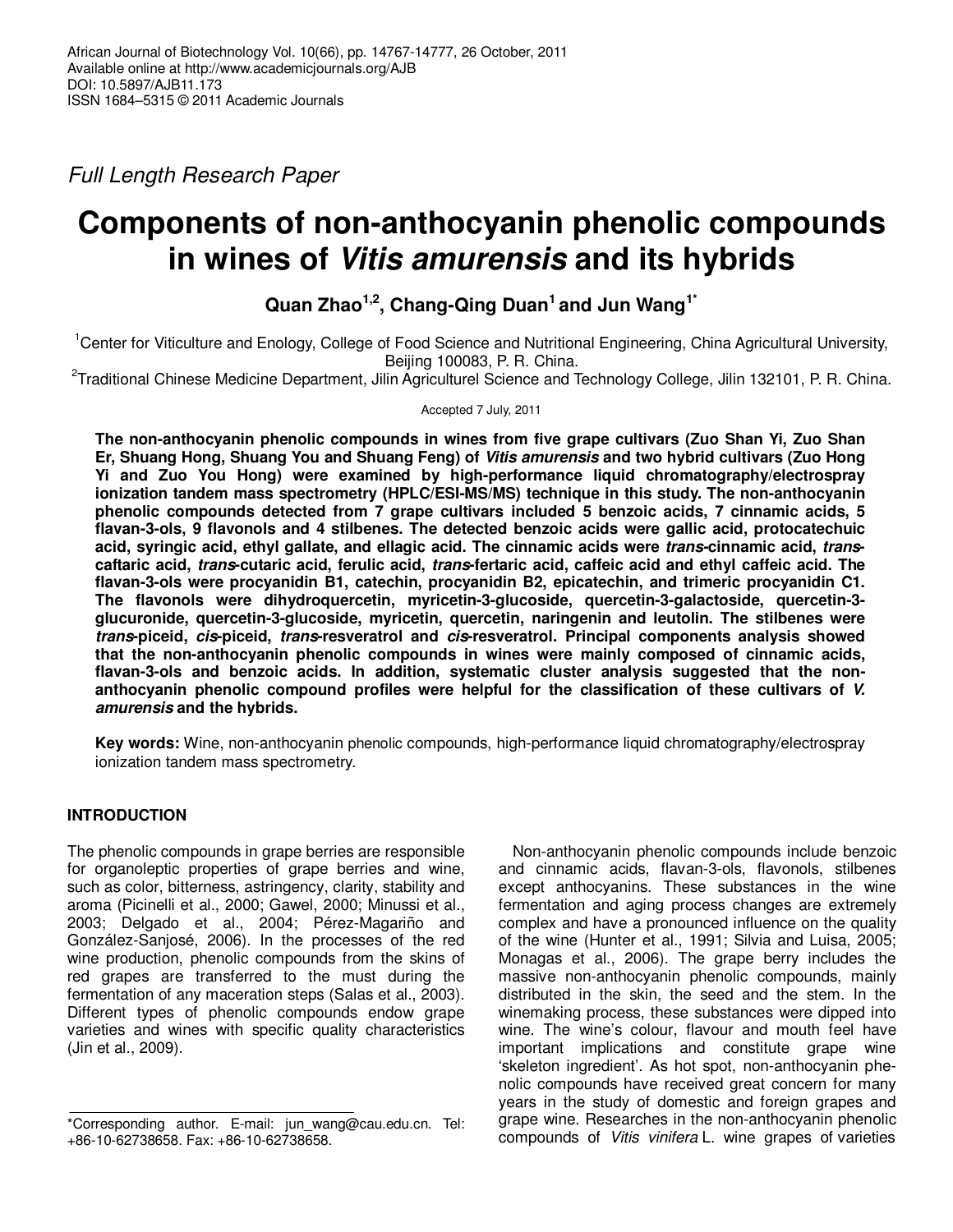and contents have been reported (Jin et al., 2009; Mané et al., 2007; Iacopini et al., 2008; Yilmaz and Toledo, 2004).

Vitis amurensis is native to the North-eastern China, which is resistant to low temperature down to -40°C. These grapes wines have unusual color, aroma and taste, quite different from the wine made from grape of V. vinifera. We have reported the anthocyanins profile of grape berries from *V. amurensis* and so many wines (Zhao et al., 2010). However, studies on the nonanthocyanin phenolic compounds of V. amurensis and hybrid cultivars wines varieties are not available

The main aim of this study was to investigate the nonanthocyanin phenolic compounds in grape varieties and corresponding wines from five grape cultivars (Zuo Shan Yi, Zuo Shan Er, Shuang Hong, Shuang You and Shuang Feng) of V. amurensis and two hybrid cultivars (Zuo Hong Yi and Zuo You Hong). The non-anthocyanin phenolic compound profiles were detected by highperformance liquid chromatography/electrospray ionization tandem mass spectrometry (HPLC/ESI-MS/MS) technique in order to examine the differences of nonanthocyanin phenolic compounds in composition and content among the grape wines. The results of this study will provide the theoretical supports for grape wines processing and grape varieties breeding.

#### **MATERIALS AND METHODS**

#### **Analytical standards and reagents**

The standard samples of catechin, quercetin, gallic aid, cafteic acid, and resveratrol were all purchased from Sigma Company (Iowa, USA). HPLC grade methanol, acetonitrile and glacial acetic acid were obtained from Fisher Company (Fairlawn, NJ, USA). Deionized water (<18 MΩ resistance) was obtained from a Milli-Q element water purification system (Millipore, Bedford, MA, USA).

#### **Sampling**

The samples of grape berries of seven cultivars were collected from the Institute of Special Wild Economic Animal and Plant, Chinese Academy of Agricultural Sciences in 2008, including Shuang Feng, intraspecific hybrid of V. amurensis, hermaphroditic; Shuang Hong, intraspecific hybrid of V. amurensis, hermaphroditic; Shuang You, hybrid of V. amurensis, hermaphroditic; Zuo Shan Yi, hybrid of V. amurensis, female, selected from uncultivated resources; Zuo Shan Er, hybrid of V. amurensis, female, selected from uncultivated resources; Zuo Hong Yi, interspecific hybrid, V. amurensis × Мускат Розавый × V. amurensis, hermaphroditic; Zuo You Hong, interspecific hybrid, *V. amurensis*  $\times$  Мускат Розавый  $\times$  *V. amurensis*, hermaphroditic, cultivated. All these cultivars were planted in the area with similar soil characteristics and climatic constraints. In addition, these cultivars were subjected to the same management practice, such as irrigation, fertilization, soil management, disease control and pruning. The grape berries were harvested at technological ripeness, determined on the basis of former years ripening dates and as judged from seed color change to dark brown without senescence of berry tissue.

Grape berries were processed in the 2008 vintage. For all seven wine samples, the maceration and fermentation were carried out in

a small glass container (10 L). To each must,  $SO<sub>2</sub>$  (50 mg/L) was added before alcohol fermentation, and then the activated yeast was added in the next day. The temperature of alcohol fermentation ranged from 16 to 26°C. After alcohol fermentation, maceration and malolactic fermentation (MBR B1, Lallemand S. A., France, 0.02 g/L, temperature kept about 18°C) took place, and  $SO<sub>2</sub>$  (50 mg/L) was added at the end of malolactic fermentation. All the experiments were carried out in replicates, and each sample was independently analyzed twice. The wine samples were determined using HPLC-ESI-MS/MS with direct injection after filtration.

#### **Extraction and analysis of non-anthocaynins**

The extraction of non-anthocyanins was performed following Garcia-Viguera and Bridle (1995) and modified. 100 ml wine samples and 100 ml distilled water were added into 100 ml volumetric flask, respectively with sequential extraction of 3 times using 80 ml ethyl acetate. Wine samples were separated from the separating funnel in the replicates of three times to collect the extracts. The extraction was concentrated under vacuum at 30°C using a rotary evaporator until dryness. The dry extraction was resolved in 5 ml solvent of methanol. About 1 ml of extracted solution was strained through a 0.45 um millipore filter for HPLC-ESI-MS/MS analysis.

An Agilent 1200 series HPLC-MSD trap VL instrument, equipped with a variable wavelength detector (VWD) and a reverse phase column (Zorbax SB-C18 column 250  $\times$  4.6 mm, 5 µm), was used for separation of non-anthocyanin phenolic compounds. Compounds were gradient eluted using two solutions as follows: (A) aqueous 1% acetic acid, and (B) Methanol containing 1% acetic acid. Elution program was as follows: 0 to 15 min, 10 to 26%B; 15 to 30 min, 26 to 40%B; 30 to 50 min, 40 to 65%B; 50 to 60 min, 65 to 95%B; 60 to 63 min, 95 to 10%B; 63 to 66 min, 10%B isocratic, at a flow rate of 1.0 ml/min. Injection volumes were 10 µl, and the detection wavelength was 280 nm. Mass spectroscopy (MS) conditions were as follows: Electrospray ionization (ESI) interface, negative ion model, 30 psi nebulizer pressure, 10 L/min dry gas flow rate, 325°C dry gas temperature, and scans at  $m/z$  100 to 1500. All analyses were replicated twice.

#### **Statistical analysis**

Benzoic acids, cinnamic acids, flavan-3-ols, flavonols and stilbenes were quantified and expressed as gallic acid, caffeic acid, catechin, quercetin and resveratrol content, respectively from the chromatographic results. Eight concentration level of 5 of the mixed mark was made. Each level was repeated three times. The average of each component peak area (area) on the concentration (amt, mg/L) created a standard curve in the workstation. Nonanthocyanin phenolic compounds standard samples, linear equation and correlation coefficient are shown Table 1. The results indicate that correlation coefficient of five standard non-anthocyanin phenolic compounds was above 0.998, and that linear goodness could satisfy the needs of the quantification. If any of these nonanthocyanins remained undetected in a sample, they were represented by zero in the data matrix for principal component analysis (PCA). PCA was performed with the statistical software SPSS 18.0 (USA).

## **RESULTS AND DISCUSSION**

## **Qualitative analysis of non-anthocyanin phenolic compounds in grape wines**

Currently, the non-anthocyanin phenolic compounds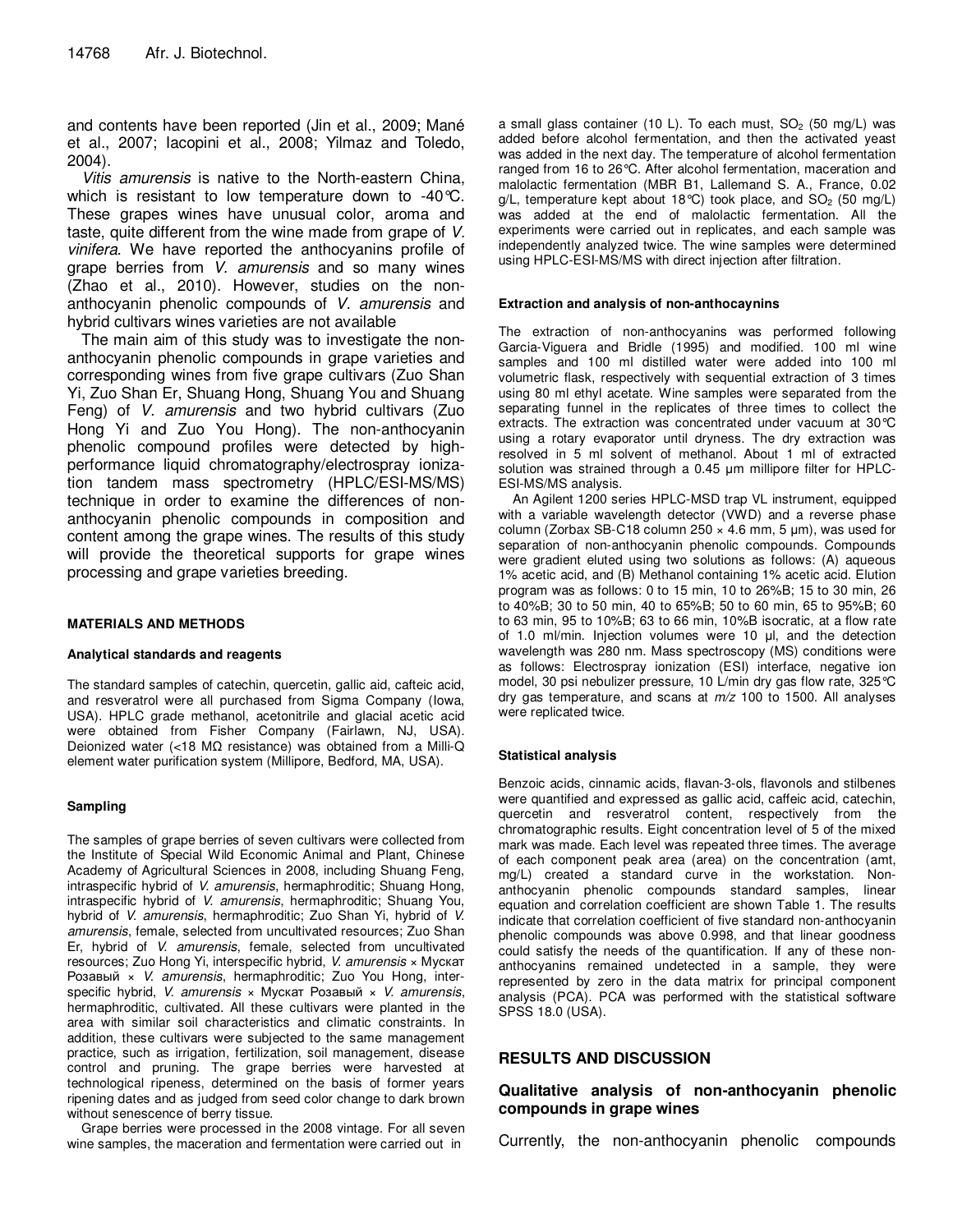| <b>Standard sample</b> | Linear equation                             | <b>Correlation coefficient</b> |  |
|------------------------|---------------------------------------------|--------------------------------|--|
| Gallic acid            | Area = $6.04767*$ Amt + 37.6951             | 0.99837                        |  |
| Caffeic acid           | Area = $6.94488^*$ Amt + 24.3721            | 0.99875                        |  |
| Catechin               | Area = $1.15779$ <sup>*</sup> Amt + 4.85762 | 0.99878                        |  |
| Quercetin              | Area = $3.230747$ *Amt + 9.9427             | 0.99885                        |  |
| Resveratrol            | Area = $9.97568*$ Amt + 17.0442             | 0.99876                        |  |

**Table 1.** Linear equation and correlation coefficient of five non-anthocyanin phenolic compounds.

**Table 2.** The identification of non-anthocyanin phenolic compounds in wines by HPLC-ESI-MS/MS.

| Peak number             | <b>RT</b> | Molecular and product ion $(m/z)$ | Non-anthocyanin phenolic compound |  |
|-------------------------|-----------|-----------------------------------|-----------------------------------|--|
| 1                       | 0.72      | 169                               | Gallic acid                       |  |
| $\overline{\mathbf{c}}$ | 0.89      | 147                               | trans-Cinnamic acid               |  |
| 3                       | 1.32      | 153                               | Protocatechuic acid               |  |
| 4                       | 1.51      | 311(179,149)                      | trans-Caftaric acid               |  |
| 5                       | 2.47      | 295(163)                          | trans-Cutaric acid                |  |
| 6                       | 3.11      | 577(425,289)                      | Procyanidin B1                    |  |
| $\overline{7}$          | 3.45      | 289(245)                          | Catechin                          |  |
| 8                       | 3.53      | 193                               | Ferulic acid                      |  |
| 9                       | 3.74      | 325(193)                          | trans-Fertaric acid               |  |
| 10                      | 3.94      | 179(135)                          | Caffeic acid                      |  |
| 11                      | 4.81      | 197                               | Syringic acid                     |  |
| 12                      | 6.01      | 577(425.289)                      | B2 Procyanidin B2                 |  |
| 13                      | 6.28      | 197(169)                          | Ethyl gallate                     |  |
| 14                      | 7.03      | 289(245)                          | Epicatechin                       |  |
| 15                      | 9.78      | 865(577)                          | Trimeric Procyanidin C1           |  |
| 16                      | 10.49     | 303                               | Dihydroquercetin                  |  |
| 17                      | 10.87     | 479(317)                          | Myricetin-3-glucoside             |  |
| 18                      | 11.59     | 389(227)                          | trans-Piceid                      |  |
| 19                      | 12.83     | 301                               | Ellagic acid                      |  |
| 20                      | 13.46     | 463(301)                          | Quercetin-3-galactoside           |  |
| 21                      | 13.63     | 477(301)                          | Quercetin-3-glucuronide           |  |
| 22                      | 13.94     | 463(301)                          | Quercetin-3-glucoside             |  |
| 23                      | 15.72     | 317                               | Myricetin                         |  |
| 24                      | 15.91     | 389(227)                          | cis-Piceid                        |  |
| 25                      | 17.52     | 207                               | Ethyl caffeic acid                |  |
| 26                      | 19.32     | 301(179)                          | Quercetin                         |  |
| 27                      | 20.91     | 227                               | trans-Resveratrol                 |  |
| 28                      | 22.08     | 271                               | Naringenin                        |  |
| 29                      | 22.87     | 285                               | Leutolin                          |  |
| 30                      | 23.82     | 227                               | cis-Resveratrol                   |  |

research in wines by HPLC-ESI-MS/MS relies on its molecular and product ions to complete, to retention time, elution order and spectral information in order to be able to accurately identify the polyphenols structure. The 30 non-anthocyanin phenolic compounds in these seven wines made from the *V. amurensis* and its hybrids are presented in Table 2 and Figure 1.

From Table 2 and Figure 1, 30 non-anthocyanin phenolic compounds were detected from 7 grape cultivars wines and significant differences were found among the cultivars. Zuo You Hong comprised 25 phenolic compounds detected in all wines; and 21 in the Shuang Hong and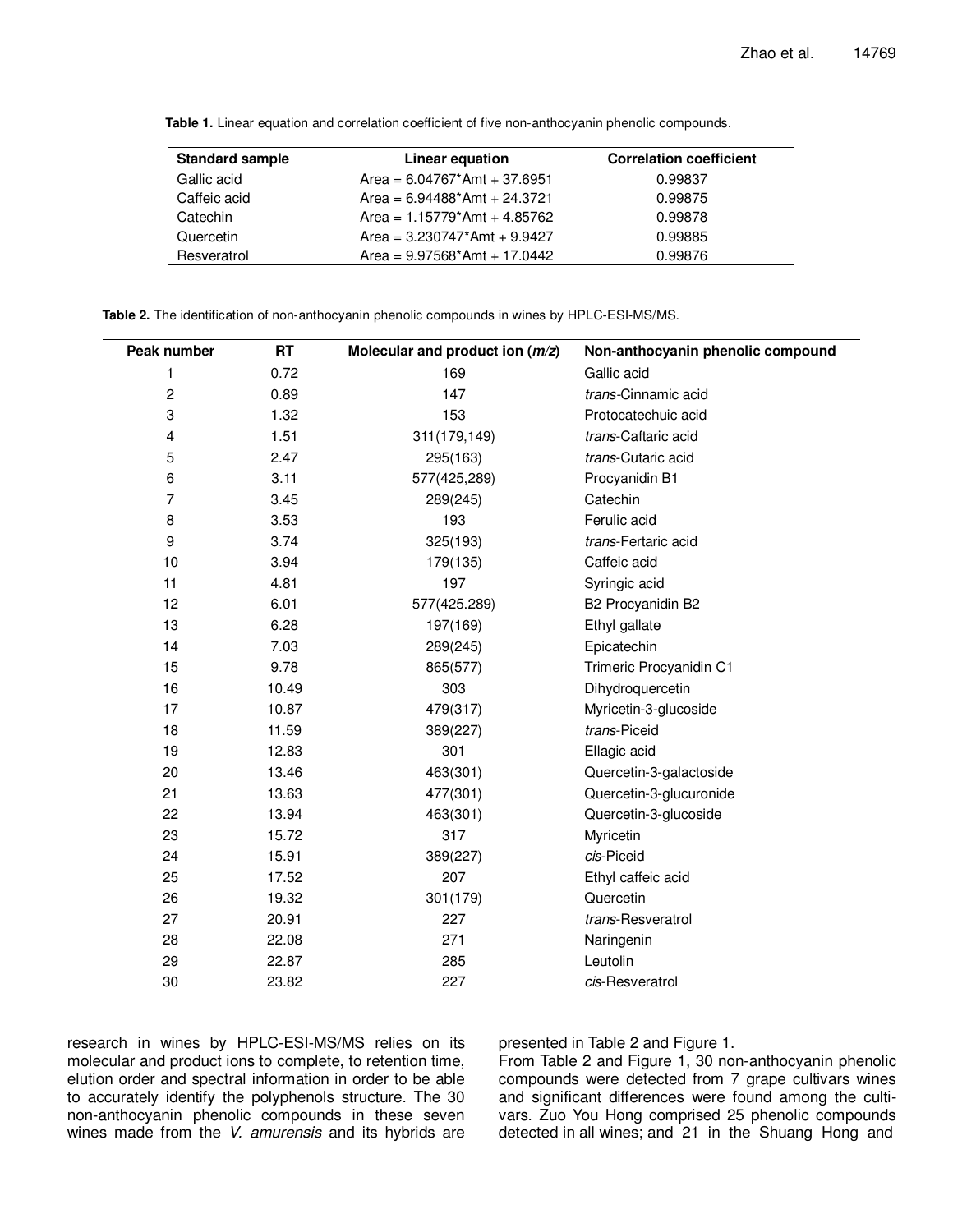

**Figure 1.** The chromatograms of non-anthocyanin phenolic compounds in wines.

Zuo Shan Yi wine, 20 in the Shuang Feng and Zuo Hong Yi wine, 19 and 17 in the Zuo Shan Er and Shuang You wine, respectively.

# **Quantitative analysis of non-anthocyanin phenolic compounds in grape wines**

# **The content of total non-anthocyanin phenolic compounds**

As shown in Figure 2, the content of total non-

anthocyanin phenolic compounds in these wines ranged from 23.85 to 240.91 mg/L, decreasing in the order: Zuo You Hong (240.91 mg/L) > Shuang Hong (221.97 mg/L) > Zuo Hong Yi (156.97 mg/L) > Zuo Shan Er (87.00 mg/L) > Shuang Feng (61.00 mg/L) > Zuo Shan Yi (43.76 mg/L) > Shuang You (23.85 mg/L).

## **The content of benzoic acids**

Five benzoic acids were examined in 7 grape wines, that is, gallic acid, protocatechuic acid, syringic acid, ethyl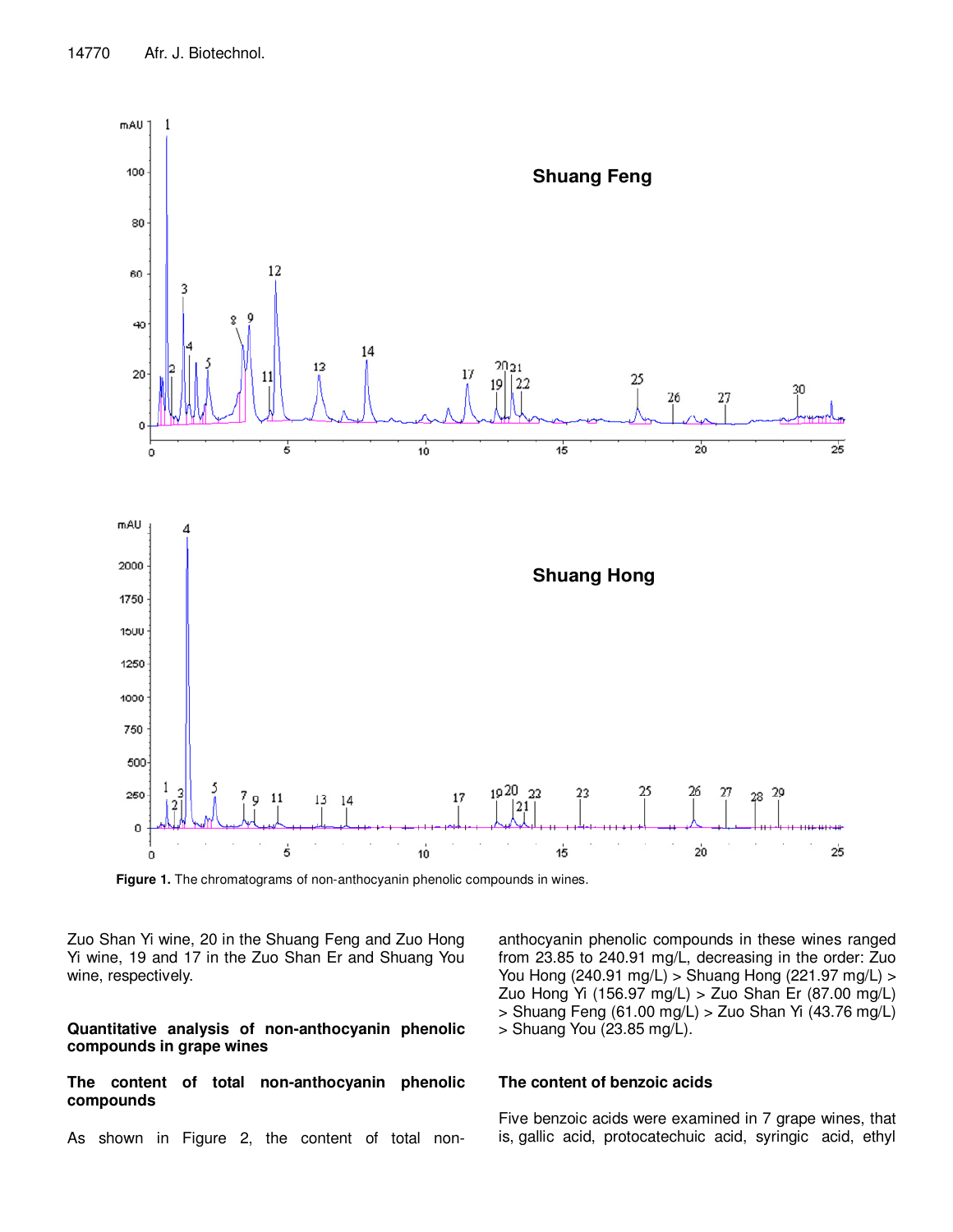

gallate and ellagic acid. Shuang Hong wine had the highest benzoic acids content (17.94 mg/L), while Shuang You wine had the lowest (9.92 mg/L) (Figure 3). The contents of Zuo Shan Yi, Zuo You Hong, Zuo Shan Er, Shuang Feng and Zuo Hong Yi wines between both cultivars and their contents were 17.63, 13.87, 11.26, 10.98 and 10.84 mg/L, respectively.

## **The content of cinnamic acids**

Seven kinds of cinnamic acids were examined in 7 grape cultivars including trans-cinnamic acid, trans-caftaric acid, trans-cutaric acid, ferulic acid, trans-fertaric acid, caffeic acid and ethyl caffeic acid. The highest cinnamic acids contents were observed in Shuang Hong (106.72 mg/L)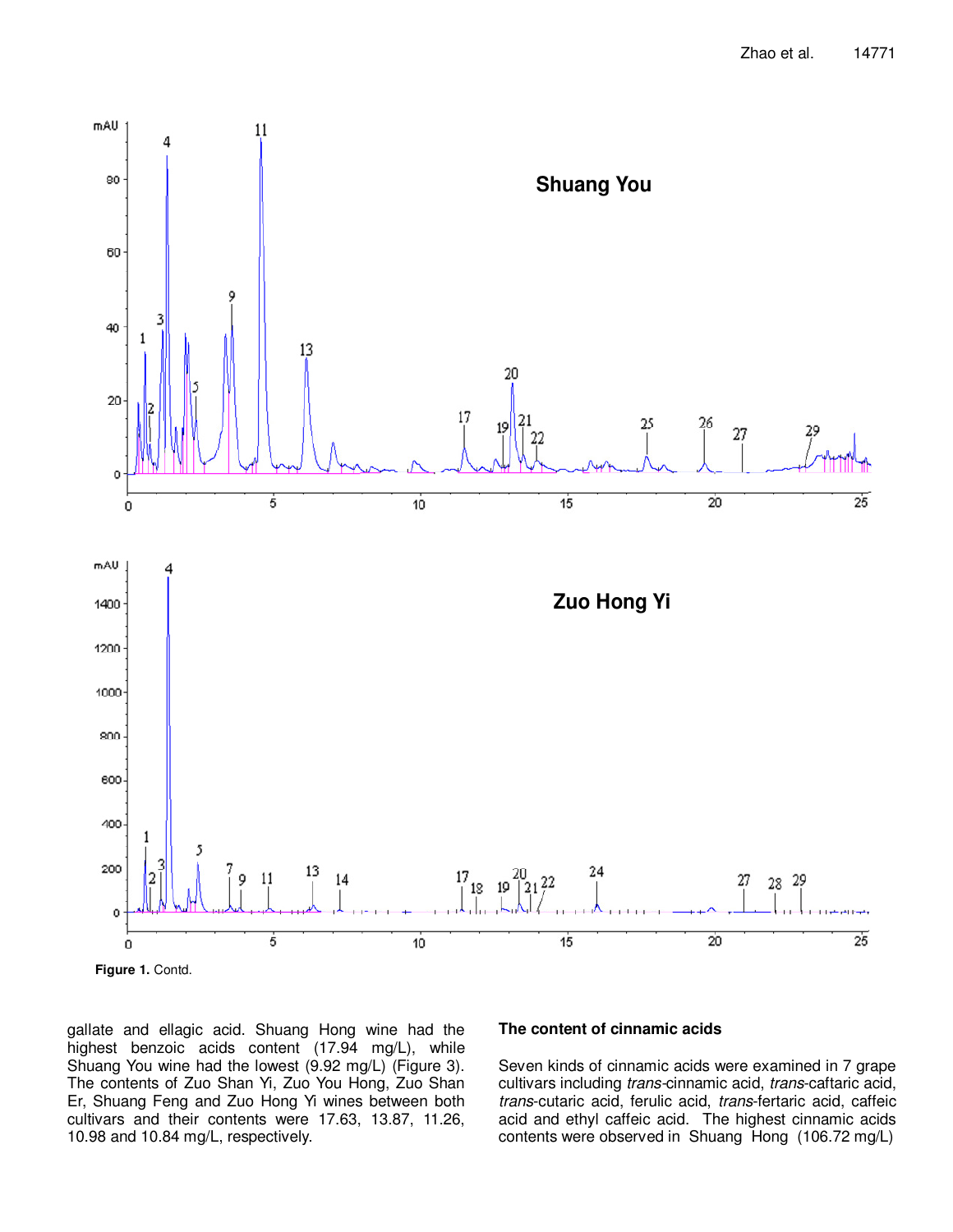

Figure 1. Contd.

(Figure 4). The contents of Zuo You Hong, Zuo Hong Yi, Zuo Shan Er, Shuang Feng, Zuo Shan Yi and Shuang You were 94.26, 75.75, 54.71, 42.38, 14.13 and 6.88 mg/L, respectively.

## **The content of flavan-3-ols**

The monomeric, oligomeric, or polymeric forms of flavan-

3-ols which are found in both the seed and skin of the berry are responsible for the important wine astringency (Monagas et al., 2005). Five flavan-3-ols extracted from 7 grape cultivars included procyanidin B1, catechin, procyanidin B2, epicatechin and trimeric procyanidin C1. The highest contents of flavan-3-ols occurred in hybrid cultivars Zuo You Hong (116.09 mg/L), but the least in Shuang You (Figure 5). Shuang Hong, Zuo Hong Yi, Zuo Shan Er, Zuo Shan Yi and Shuang Feng had the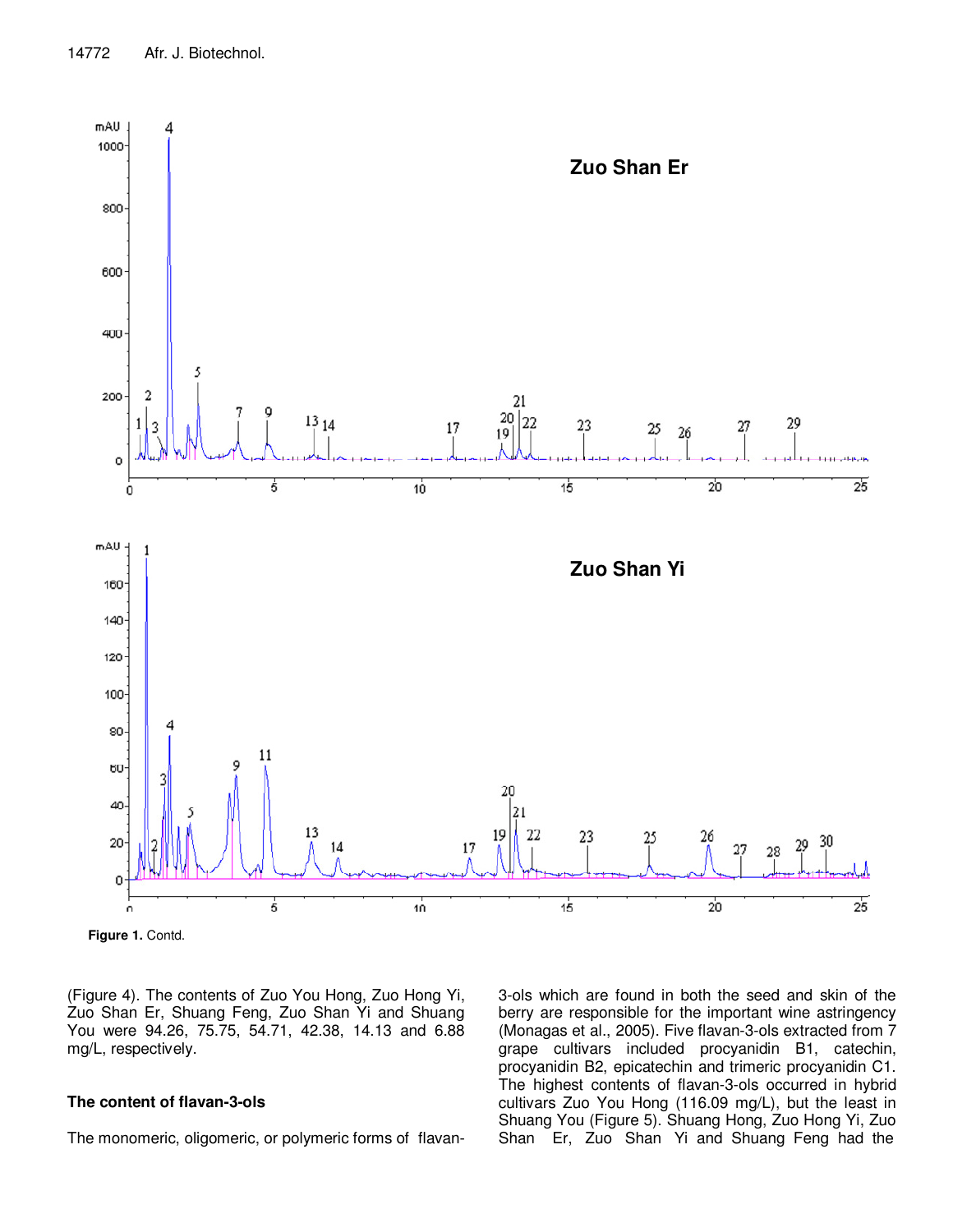

**Figure 2.** The content of total non-anthocyanin phenolic compounds.

contents of these compounds as 46.74, 43.21, 5.81, 3.32 and 2.38 mg/L, respectively. Trimeric procyanidin C1 was only found in Zuo You Hong. The content was 3.78 mg/L and occupied 1.57% of the non-anthocyanin phenolic compounds.

#### **The content of flavonols**

Flavonols generally act as UV protectors (Smith and Markham, 1998), and co-pigments of anthocyanins in flowers and fruits (Scheffeldt and Hrazdina, 1978). Eight flavonol aglycones, quercetin, kaempferol, isorhamnetin, myricetin, laricitrin, syringetin, dihydroquercetin, dihydrokaempferol, were detected in the skins of Syrah, Cabernet Gernischt, Cabernet Sauvignon, Merlot and Garmay (Jin et al., 2009). Nine flavonols detected in 7 wine samples included dihydroquercetin, myricetin-3glucoside, quercetin-3-galactoside, quercetin-3-glucuronide, quercetin-3-glucoside, myricetin, quercetin, naringenin and leutolin. It can be seen from Figure 6 that the contents of flavonols were the highest in Shuang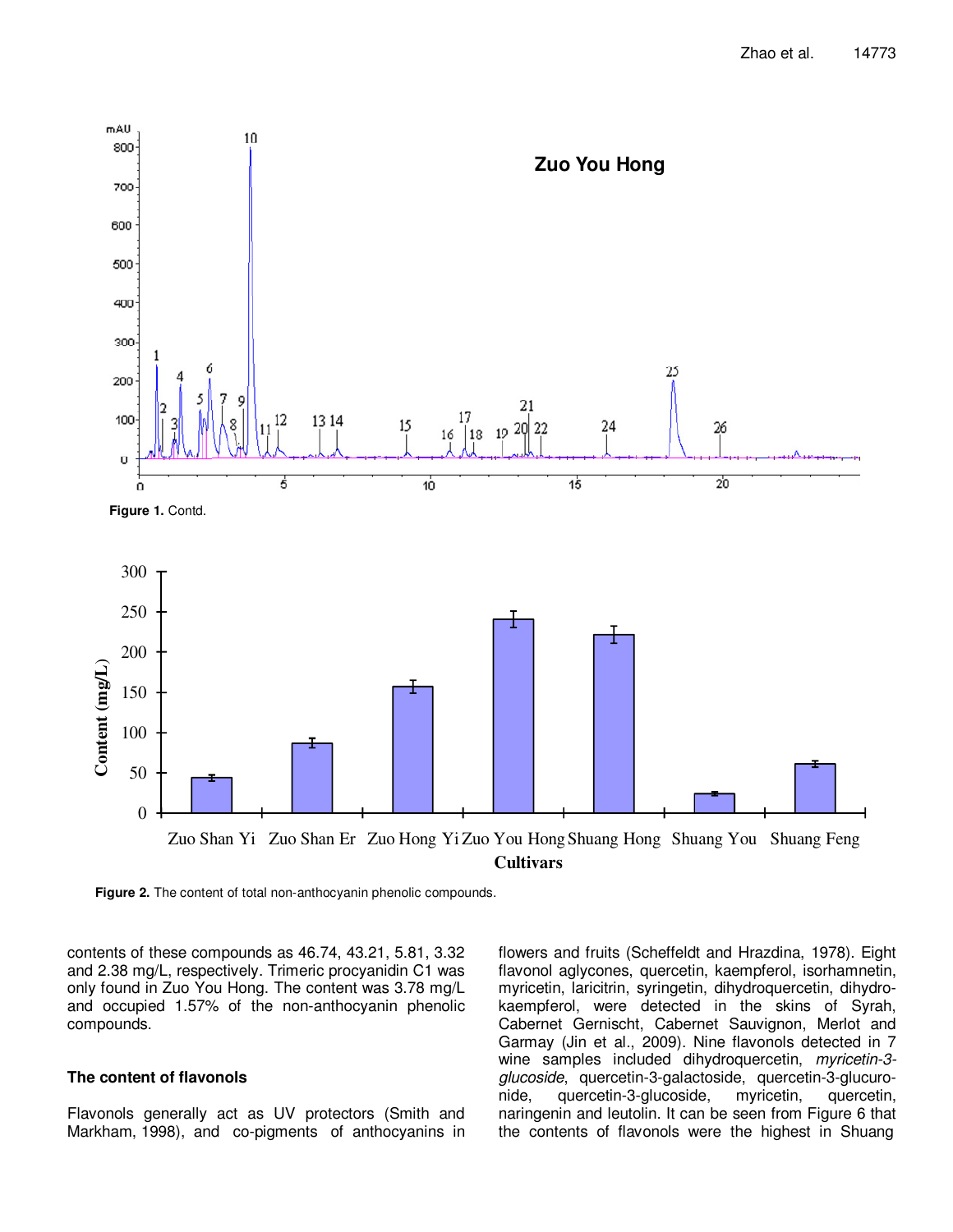![](_page_7_Figure_1.jpeg)

**Figure 3.** The content of benzoic acids.

![](_page_7_Figure_3.jpeg)

**Figure 4.** The content of cinnamic acids.

Hong (49.71 mg/L), and the contents in Zuo Hong Yi, Zuo Shan Er, Zuo You Hong, Zuo Shan Yi, Shuang You and Shuang Feng were 23.93, 14.80, 14.32, 11.11, 6.21 and 4.75 mg/L, respectively. The composition of flavonols varied widely between V. amurensis and two hybrid cultivars.

## **The content of stilbenes**

Sato et al. (1997) studied contents of resveratrol, piceid,

and their isomers from 42 kinds of red and white wines in Japan different region. They found the average content of total stilbene compounds was 4.37 mg/L in red wines (Sato et al., 1997). Four kinds of stilbenes were found in 7 wine samples including *trans*-Piceid, *cis-Piceid*, trans-Resveratrol, and cis-Resveratrol. Figure 7 shows that the contents of resveratrols were the highest in Zuo Hong Yi (3.23 mg/L), the intermediate in Zuo You Hong (2.38 mg/L) and the lowest (0.418 mg/L) in Zuo Shan Er. The content of two hybrid cultivars (Zuo Hong Yi and Zuo You Hong) was higher than V. amurensis.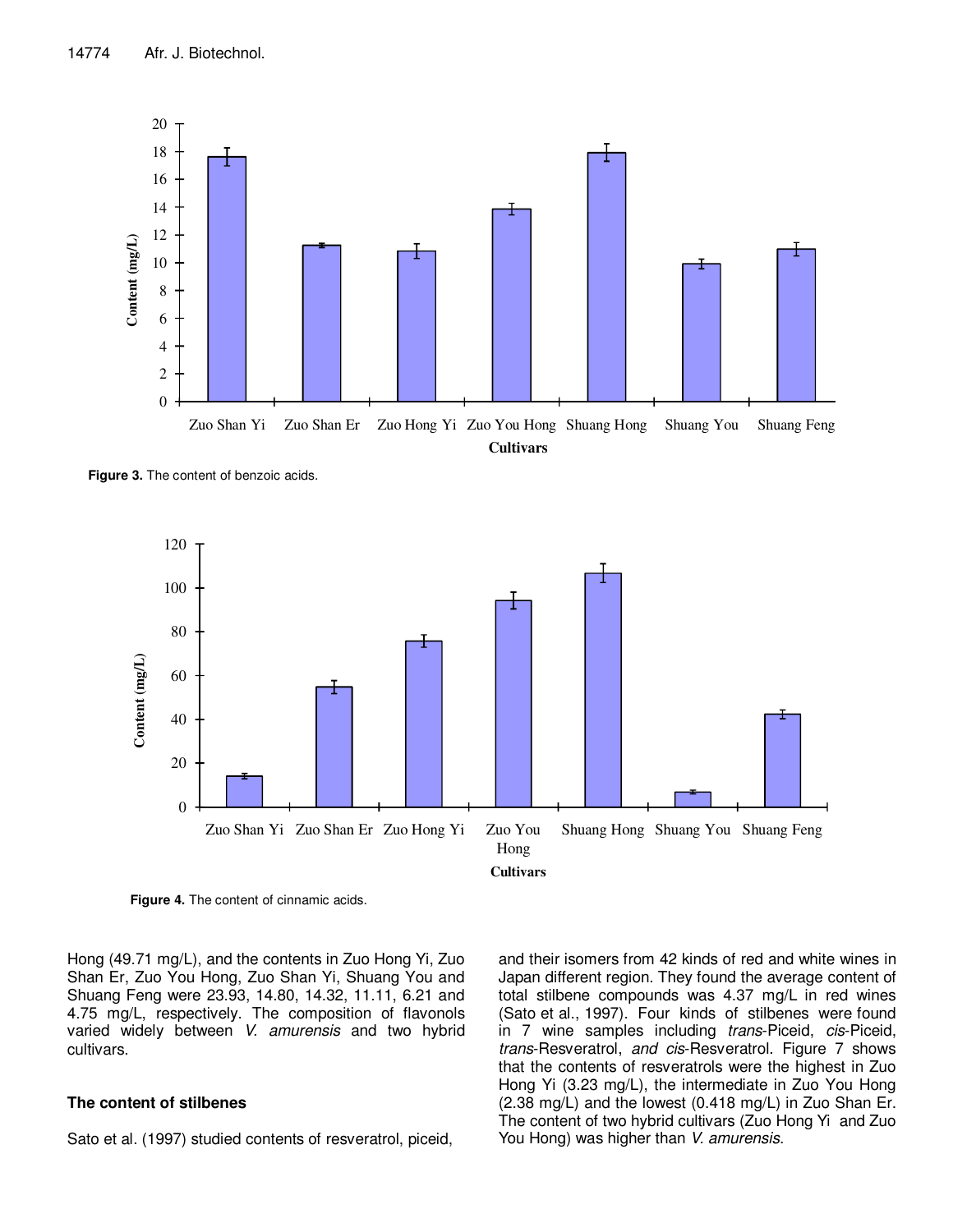![](_page_8_Figure_1.jpeg)

**Figure 5.** The content of flavan-3-ols.

![](_page_8_Figure_3.jpeg)

**Figure 6.** The content of flavonols.

#### **Principal components analysis**

To better understand the characteristics of non-anthocyanin phenolic compounds from 7 wine samples, principal components analysis was performed in terms of HPLC-MS/MS quantitative analysis. Five types of nonanthocyanin phenolic compounds were taken as analytical aim including benzoic acids  $(X_1)$ , cinnamic acids  $(X_2)$ , flavan-3-ols  $(X_3)$ , flavonols  $(X_4)$  and stilbenes

 $(X_5)$ . SPSS data processing system was used to carry out principal components analysis. The principal components of non-anthocyanin phenolic compounds in wines from 7 grape cultivars were obtained. Eigenvectors and percentage of accumulated contribution of principal component are presented in Table 3. Two previous principal component proportions were 54.622 and 27.722%, respectively. The percentage of accumulated contribution reached 82.344%. Others that contribute less were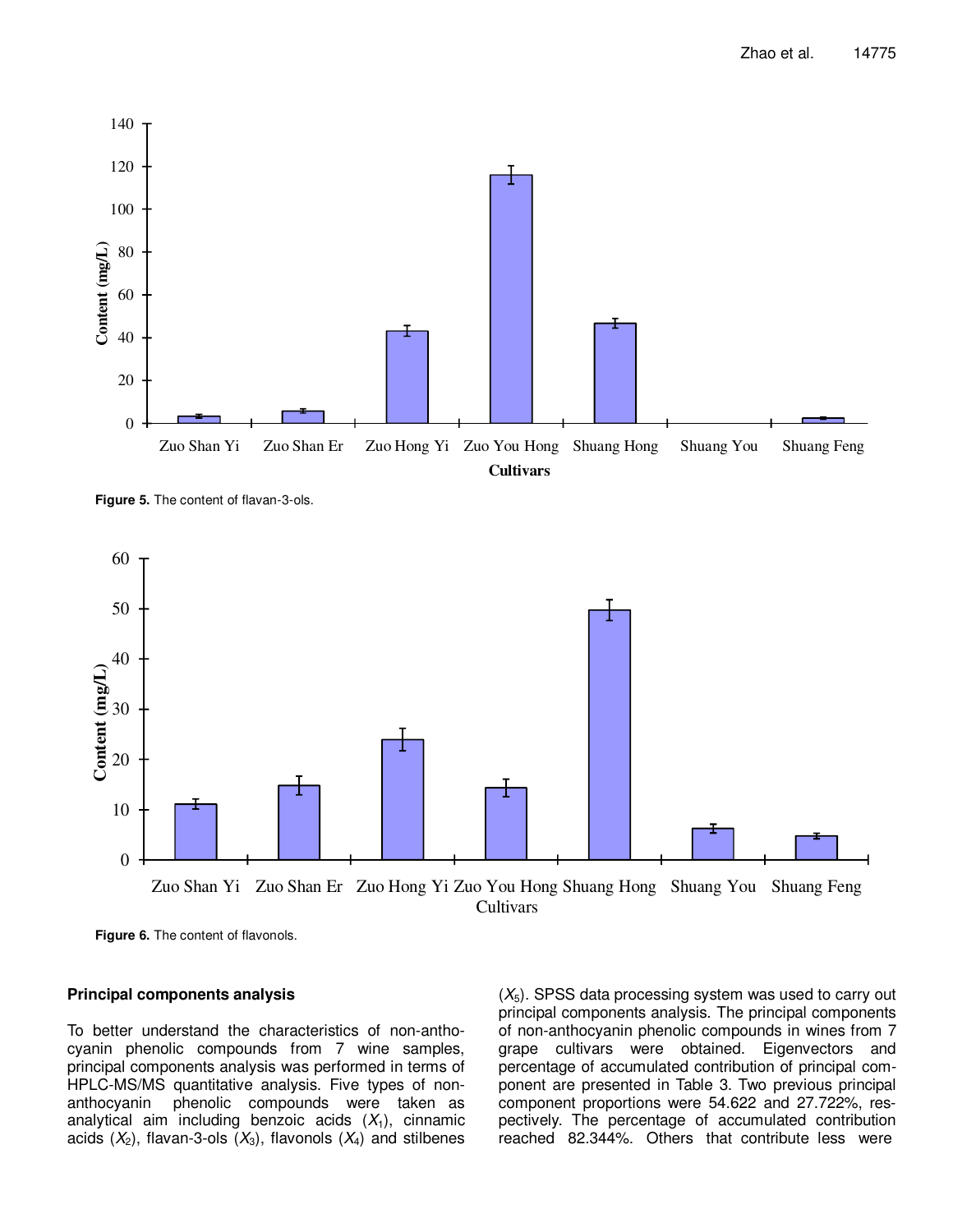![](_page_9_Figure_1.jpeg)

**Figure 7.** The content of stilbenes.

|  |  | Table 3. Eigenvectors and percentage of accumulated contribution of principal component. |
|--|--|------------------------------------------------------------------------------------------|
|  |  |                                                                                          |

| <b>Item</b>    | <b>Principal component</b> |               |          |          |          |  |
|----------------|----------------------------|---------------|----------|----------|----------|--|
|                | F.                         | $\mathsf F_2$ | $F_3$    | $F_4$    | F5       |  |
| $X_1$          | 0.285                      | 0.626         | 0.680    | 0.119    | 0.224    |  |
| $X_2$          | 0.565                      | $-0.009$      | $-0.386$ | $-0.329$ | 0.651    |  |
| $X_3$          | 0.507                      | $-0.314$      | 0.336    | $-0.523$ | $-0.509$ |  |
| $X_4$          | 0.465                      | 0.315         | $-0.480$ | 0.373    | $-0.493$ |  |
| $X_5$          | 0.356                      | $-0.582$      | 0.215    | 0.682    | 0.154    |  |
| Eigenvector    | 2.731                      | 1.386         | 0.492    | 0.347    | 0.044    |  |
| Proportion (%) | 54.622                     | 27.722        | 9.836    | 6.933    | 0.887    |  |
| Cumulative (%) | 54.622                     | 82.344        | 92.180   | 99.113   | 100.000  |  |

ignored, but when they worth more than 1 principle according to the Eigenvector, it is suitable to distill 2 from numerous Eigenvector.

As it is shown in Table 3, the first principal component contributed 54.622%, mainly decided by cinnamic acids  $(X_2)$  and flavan-3-ols  $(X_3)$ . Among them, cinnamic acids and flavan-3-ols had relatively bigger positive coefficient  $(r = 0.565$  and  $r = 0.507)$ . The second principal component contributed 27.722%; it is mainly decided by benzoic acids  $(X_1)$ . The cinnamic acids, flavan-3-ols and benzoic acids played crucial roles in the composition of non-anthocyanin phenolic compounds in wines, according to principal components analysis.

## **Systematic cluster analysis**

Clustering on non-anthocyanin phenolic compounds in 7 grape cultivars by Euclidean distance are given in Figure 8. Assemble firstly appeared in Shuang You and Zuo Shan Yi with the shortest distance of 0.03979 indicated that kinds and composition of this two cultivars were similar. The similar kinds and composition were also found in Shuang Hong and Zuo Hong Yi, Shuang Feng and Zuo Shan Er, but the distance between Zuo Shan Yi and Zuo Shan Er were longest (0.41727 ) showing that max-difference existed in 2 kinds.

## **Conclusion**

In this experiment, 30 kinds of non-anthocyanin phenolic compounds in wines were identified in 7 grape cultivars including 5 benzoic acids, 7 cinnamic acids, 5 flavan-3 ols, 9 flavonols and 4 stilbenes. Also were found 25, 21, 21, 20, 20, 19 and 17 kinds in Zuo You Hong, Shuang Hong, Zuo Shan Yi, Shuang Feng, Zuo Hong Yi, Zuo Shan Er and Shuang You, respectively. Benzoic acids included gallic acid, protocatechuic acid, syringic acid, ethyl gallate and ellagic acid. Cinnamic acids were transcinnamic acid, trans-caftaric acid, trans-cutaric acid, ferulic acid, trans-fertaric acid, caffeic acid and ethyl caffeic acid. Flavan-3-ols were procyanidin B1, catechin, procyanidin B2, epicatechin, and trimeric procyanidin C1.